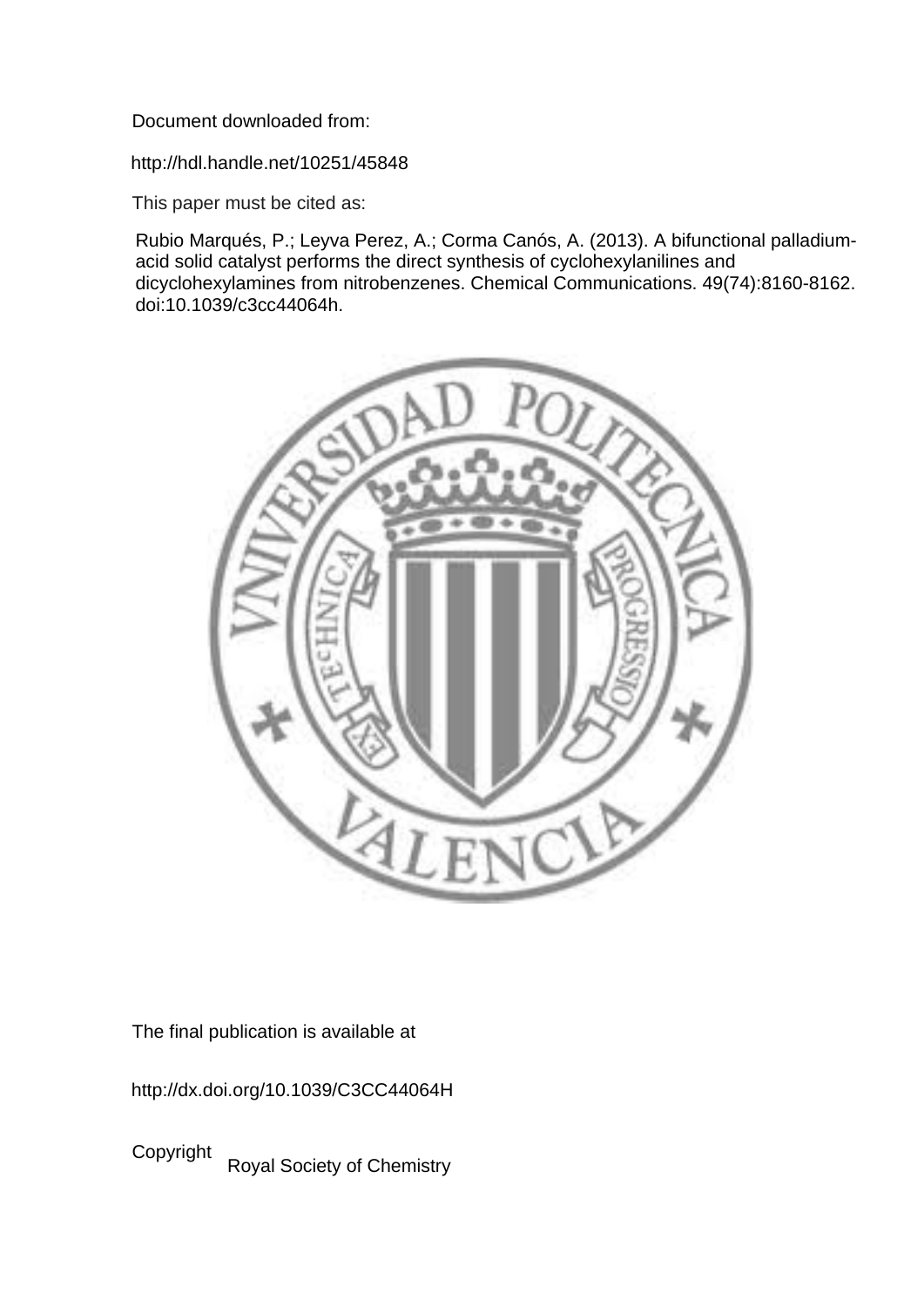Cite this: DOI: 10.1039/c0xx00000x

www.rsc.org/xxxxxx

## **ARTICLE TYPE**

## **A bifunctional palladium/acid solid catalyst performs the direct synthesis of cyclohexylanilines and dicyclohexylamines from nitrobenzenes**

**Paula Rubio-Marqués, Antonio Leyva-Pérez,\* and Avelino Corma.\*** 

<sup>5</sup>*Received (in XXX, XXX) Xth XXXXXXXXX 20XX, Accepted Xth XXXXXXXXX 20XX*  **DOI: 10.1039/b000000x** 

**Nitroderivatives are transformed to cyclohexylanilines at room temperature in good yields and selectivity via a hydrogenation-amine coupling cascade reaction using Pd**  <sup>10</sup>**nanoparticles on carbon as a catalyst and a Brönsted acid.** 

Secondary amines are ubiquitous in nature and fundamental building blocks in chemical synthesis. Production is based on two different processes: dehydroxylative amination of alcohols for manufacturing alkyl amines, $1,2$  and reductive amination of  $15$  ketones.<sup>3,4</sup> The latter includes the multiton/year production of aniline **3** from nitrobenzene **2** shown in Scheme 1. Cyclohexylaniline **5** and dicyclohexylamine **6** are not produced by the downstream hydrogenation route  $2 \rightarrow 5 \rightarrow 6$  because of the lack of efficient and selective catalysts for these 20 transformations. Instead, the longer cyclohexanone route 1 →→





**Scheme 1.** Main industrial routes for primary and secondary benzene-derivated amines. Dashed lines represent the processes 35 studied here.

To date, the cross amination of aniline and cyclohexylamine, **3** +  $4 \rightarrow 5$ , remains a challenge.<sup>6</sup> The most active and selective catalyst for this transformation is an organoruthenium (II) hydride <sup>40</sup>complex (known as Shvo´s catalyst) reported by Beller and coworkers.7,8 This excellent homogeneous process and, to our knowledge, all the other catalytic systems reported to date operate at temperatures  $>120$  °C.<sup>6</sup> In contrast, the reduction of nitrobenzene to aniline **2**→**3** and the subsequent reduction of 45 aniline to cyclohexylamine  $3 \rightarrow 4$  operate under milder conditions.<sup>9</sup> Thus, it would be desirable to have a suitable catalyst

to couple aniline and cyclohexylamine and, ideally, to be able to engage the two hydrogenations in one-pot to get cyclohexylaniline **5** from nitrobenzene **2**. <sup>10</sup> This process would 50 avoid the cyclohexane- cyclohexanone<sup>11</sup>-cyclohexanol  $7 \rightarrow 8 + 9$ route,<sup>2, 7, 12-15</sup> with the corresponding low yields obtained during the oxidation of cyclohexane to produce cyclohexanone.

 Figure 1 shows kinetics for the hydrogenation of nitrobenzene **2** with a catalytic amount of commercially-available palladium on 55 carbon (Pd/C), in where each point corresponds to an independent batch reaction. The results show that aniline **3** is rapidly formed as a primary and unstable product that, by partial hydrogenation, gives cyclohexylaniline **5** as a secondary product. This, by further hydrogenation, produces minor amounts of dicyclohexylamine **6**, <sup>60</sup>as a tertiary product. No intermediate diazo products are detected  $(GC)$ .<sup>16-18</sup> The reaction sequence was confirmed by reacting cyclohexylaniline **5** in the presence of Pd/C and obtaining dicyclohexylamine **6** with high selectivity, as a primary product.



**Fig. 1.** Plot-time yield for the hydrogenation of nitrobenzene **2** with the Pd/C catalyst at 30 °C, without (left) or with (right) 1 eq. <sup>75</sup>of methanesulfonic acid.

Cyclohexylamine **4** was not observed among the reaction products, and since the hydrogenation of the primary product aniline **3** is very plausible, a possible way to form <sup>80</sup>cyclohexylaniline **5** would be the coupling of **3** with **4**. To check this hypothesis, aniline **3** and cyclohexylamine **4** were reacted under the above reaction conditions in the presence of Pd/C and the coupled products **5** and **6** were observed. This result strongly suggests that Pd/C catalyzes the formation of **5** and **6** from  $\alpha$  ss nitrobenzene 2 in the presence of  $H_2$  by in-situ coupling of aniline **3** and cyclohexanamine **4**. A hydrogen-borrowing mechanism would explain the formation of cyclohexylaniline **5**, as shown in Figure 2, which is consistent with the kinetic experimental results

This journal is © The Royal Society of Chemistry [year] **1998 1998 1998 1998 1998 1999 1999 1999 1999 1999 1999 1999 1999 1999 1999 1999 1999 1999 1999 1999 1999 1999 1999 1999**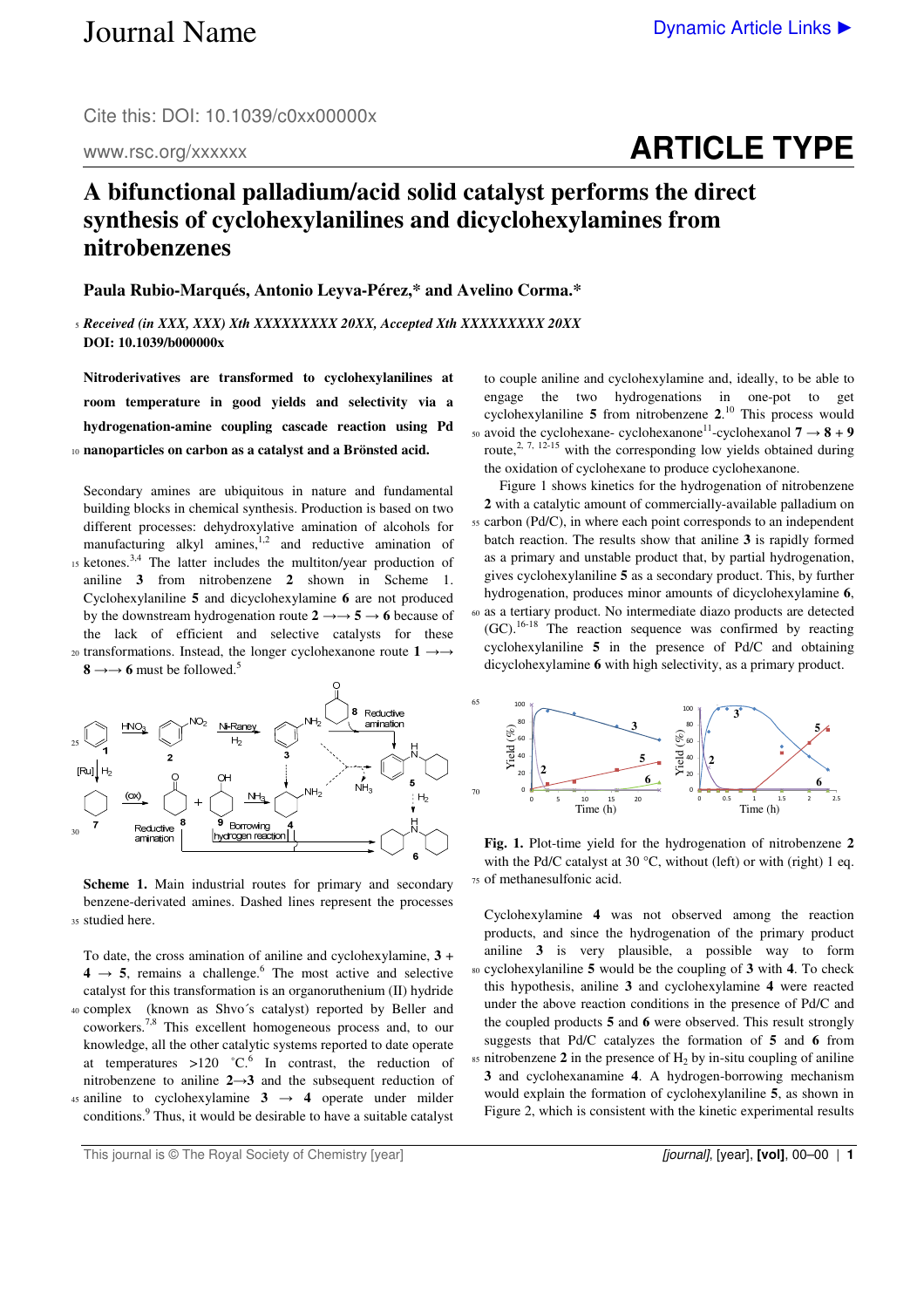in Figure 1 since aniline **3** is smoothly consumed while the coupled products are formed.

5 10

**Fig. 2**. Proposed mechanism for the Pd/C catalyzed hydrogenation of nitrobenzene **2** to cyclohexylaniline **5** and <sup>15</sup>dicyclohexylamine **6**.

Following the reaction scheme presented in Figure 2, where the formation of cyclohexanimine is considered the key intermediate for the aminocoupling reaction, it appears that one could increase <sup>20</sup>the rate of formation of secondary amines by activating this imine. To do so, different Brönsted acid, which are able to activate the imine, were added to the reaction mixture (Table S1)

- and the yield (>80%) and selectivity (>90%) to cyclohexylaniline **5** was highly increased. Figure 1 shows that good yields of **5** are <sup>25</sup>obtained in <3 h reaction time and that the formation of **5** starts exactly when the concentration of aniline **3** decreases, in accordance with the mechanism proposed in Figure 2.
- Cyclohexane was not detected (GC) under the optimized reaction conditions. <sup>30</sup>To check the generality of the transformation, different
- nitroaromatics were tested and the results in Table 1 show that good yields of different cyclohexylanilines can be obtained by homocoupling (entries 1-10) and also by heterocoupling (entries 11-15) of nitroderivatives, asymmetric cyclohexylanilines being
- <sup>35</sup>obtained in reasonable yields. Note that the hydrogen-borrowing amination coupling reaction has been reported in the literature with different metal catalysts at reaction temperatures  $>140$  °C<sup>6</sup> and that other methods to obtain substituted secondary amines involve substituted arenes, ketones and/or amines. Here the
- <sup>40</sup>reaction temperature is drastically reduced and the starting nitrocompounds, are early products in the manufacturing chain. In addition, the process is also valid for obtaining dicyclohexylamines (entries 16-17) by just permitting the reaction to proceed for longer times or increasing the reaction 45 temperature to 60 °C. Indole can also be obtained (entry 18).
- Two additional Pd/C catalysts with different particle size distribution were then tested in the reaction and the results are shown in Figure  $3.19-20$  High angle annular dark field scanning transmission electron microscopy (HAADF-STEM) together with
- <sup>50</sup>HR-TEM and EDX measurements (Figure 3 and S1-3) show that the relative population of  $\langle 3 \rangle$  nm palladium particles on the catalysts decreases in the order Pd/C> Pd/C (b)> Pd/C (c) and this order fits the catalytic activity of the material towards cyclohexylaniline **5**. The corresponding high-resolution images
- <sup>55</sup>show low microphaceted nanoparticles and these spectroscopic results suggest that the reaction proceeds on the surface of very small nanoparticles with a significant number of exposed palladium atoms.

*Table 1*. Scope for the Pd/C-catalyzed one-pot synthesis of <sup>60</sup>secondary amines by hydrogenation of nitrocompounds as single starting materials.  $\mathbf{H}$ 

| 65  |                 | NO <sub>2</sub><br>NO <sub>2</sub><br>$\ddot{}$<br>$R^2$<br>$R^1$ | Pd/C<br>N<br>$(5 \text{ mol\%})$<br>$H_2$ (6 eq.)<br>$\mathsf{R}^\uparrow$<br>CH <sub>3</sub> SO <sub>3</sub> H (0.8 eq.),<br>hexane, r.t.,<br>overnight | $R^2$     |
|-----|-----------------|-------------------------------------------------------------------|----------------------------------------------------------------------------------------------------------------------------------------------------------|-----------|
|     | Run             | Substrate (s)                                                     | Product                                                                                                                                                  | Yield (%) |
|     | $\,1$           | NO <sub>2</sub>                                                   | H                                                                                                                                                        | 82        |
| 70  | $\overline{c}$  | NO <sub>2</sub>                                                   |                                                                                                                                                          | 71        |
|     | $3^a$           | NO <sub>2</sub>                                                   |                                                                                                                                                          | 55        |
| 75  | $\overline{4}$  | NO <sub>2</sub>                                                   |                                                                                                                                                          | 75        |
|     | 5               | NO <sub>2</sub>                                                   |                                                                                                                                                          | 79        |
|     | $6^{\rm a}$     | NO <sub>2</sub>                                                   |                                                                                                                                                          | 88        |
| 80  | 7               | NO <sub>2</sub><br>Ċ                                              | ဂူ                                                                                                                                                       | 90        |
|     | 8               | NO <sub>2</sub>                                                   | O<br>O                                                                                                                                                   | 90        |
| 85  | $9^a$           | NO <sub>2</sub>                                                   | IJ                                                                                                                                                       | 57        |
|     | $10^a$          | NO <sub>2</sub><br>H <sub>3</sub> CO                              | J<br>$H_3$ CO<br>ocн <sub>з</sub>                                                                                                                        | 50        |
|     | 11 <sup>a</sup> | NO <sub>2</sub><br>NO <sub>2</sub><br>$\ddot{}$                   | H                                                                                                                                                        | 50        |
| 90  | $12^a$          | $\overline{3}$<br>NO <sub>2</sub><br>ſ<br>$H_3$ CO<br>$\ddot{}$   | H <sub>3</sub> CO                                                                                                                                        | 72        |
|     | 13              | $\sqrt{O_2}$<br>NO <sub>2</sub><br>$\ddot{}$                      |                                                                                                                                                          | 60        |
| 95  | 14              | NO <sub>2</sub><br>NO <sub>2</sub>                                |                                                                                                                                                          | 55        |
|     | 15              | NO <sub>2</sub><br>NO <sub>2</sub><br>ူ                           | Ó                                                                                                                                                        | 78        |
|     | 16 <sup>a</sup> | NO <sub>2</sub>                                                   |                                                                                                                                                          | 72        |
| 100 | 17 <sup>a</sup> | NO <sub>2</sub>                                                   | $\frac{0}{1}$                                                                                                                                            | 96        |
|     | 18              | NO <sub>2</sub><br>NO <sub>2</sub>                                |                                                                                                                                                          | 64        |

GC yields. Average of three experiments.  $a$  60 °C.

105

The process was scaled-up in the laboratory and very good yields and selectivity were still found at the gram scale (Table S2). The possible leaching of metals during reaction was studied by the filtration test and the results show that no active catalyst species <sup>110</sup>in solution were released during the process (Figure S4), and recycling of the catalyst was also successful at gram scale (Table S3).

Proton Nuclear Magnetic Resonance  $({}^{1}H\text{-NMR})$  analyses of the liquid phase after reaction showed the presence of ammonia as 115 ammonium salt (Figure S5), which supports the hydrogen-